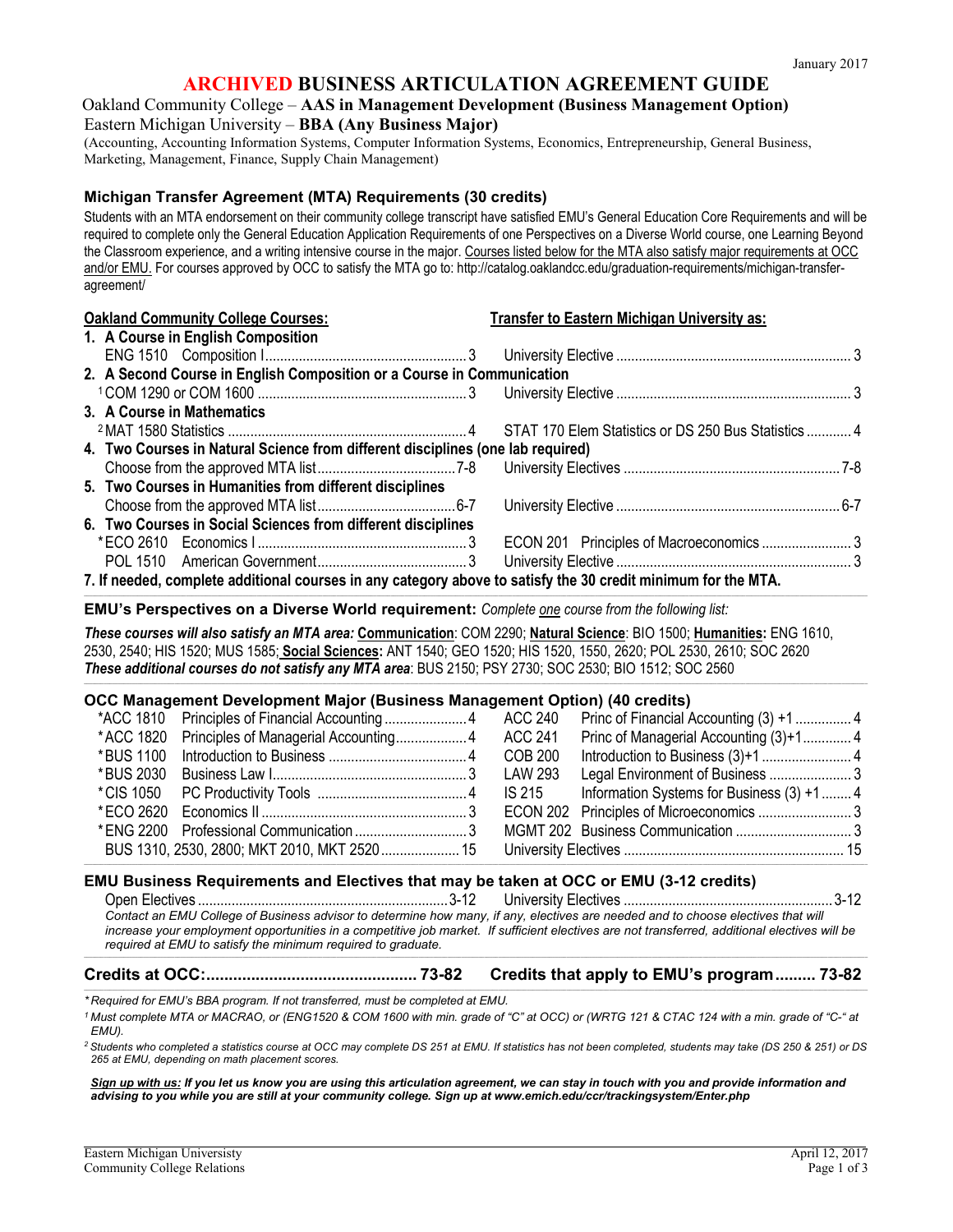# **ARCHIVED BUSINESS ARTICULATION AGREEMENT GUIDE**

Oakland Community College – **AAS in Management Development (Business Management Option)** Eastern Michigan University – **BBA (Any Business Major)**

(Accounting, Accounting Information Systems, Computer Information Systems, Economics, Entrepreneurship, General Business, Marketing, Management, Finance, Supply Chain Management)

# **Completion of EMU's BBA Program**

### **Major Requirements (42-51 credits)**

### **Business Core (18 credits)**

| <sup>1</sup> DS 265 Bus Statistics or (DS 251) or (DS 250 & 251) 3 |  |
|--------------------------------------------------------------------|--|
|                                                                    |  |
| MGMT 386 Organizational Behavior and Theory 3                      |  |
|                                                                    |  |
|                                                                    |  |
| OM 374 Introduction to Operations Management 3                     |  |

#### **Discipline Requirements (24-33 credits)**

Students may complete discipline requirements in any of the following areas:

Accounting, accounting information systems, computer information systems, economics, entrepreneurship, general business, marketing, management, finance, supply chain management

**Note:** Each student must complete a writing intensive course as part of the major. Consult your advisor for course options.

# **LBC Requirement (0-3 credits)**

One Learning Beyond the Classroom (LBC) course or noncredit experience must be completed at EMU. Consult College of Business advisor for course options.

| *Minimum Credits to Graduate:  124 |  |
|------------------------------------|--|

### *Sample Sequences for completing the program:*

*Students following this agreement have the option of selecting any of the following disciplines to complete the BBA: accounting, accounting information systems, computer information systems, economics, entrepreneurship, general business, marketing, management, finance, or supply chain management. The recommended course sequence for each discipline can be obtained from the COB Advising Center.*

*<http://www.emich.edu/cob/students/advisors/undergraduate.php>*

| <b>Fall Semester</b>                                                         | $(15 \text{ credits})$  |
|------------------------------------------------------------------------------|-------------------------|
|                                                                              |                         |
|                                                                              |                         |
| <b>Winter Semester</b>                                                       | $(15 \text{ credits})$  |
| <b>Summer Semester</b><br>MGMT 490 FS, online option, Concur Prereq: OM 3743 | $(12 \text{ credits})$  |
| <b>Fall Semester</b>                                                         | $(0-9 \text{ credits})$ |

*<sup>1</sup> Required Business foundation course. Must be completed before formal admission to the BBA program. Students who completed a statistics course at OCC may complete DS 251 at EMU. If statistics has not been completed, students may take (DS 250 and DS 251) or DS 265, depending on math placement scores. See page 3 for admission requirements.*

*\*The minimum credits required to graduate is 124 but the total will vary depending on the business discipline completed at EMU and the program completed at OCC. If enough credits are not transferred, additional credits will need to be completed at EMU to satisfy the minimum required for graduation.* 

*Note: Choosing electives wisely will increase your employment opportunities in a competitive job market. The College of Business Advisor will assist you in choosing a minor, or selecting courses in an area such as: foreign languages, manufacturing, apparel merchandising, health administration, hotel and restaurant management, political science/public administration, construction management, graphic design, professional writing, public relations, internships or cooperative education.*